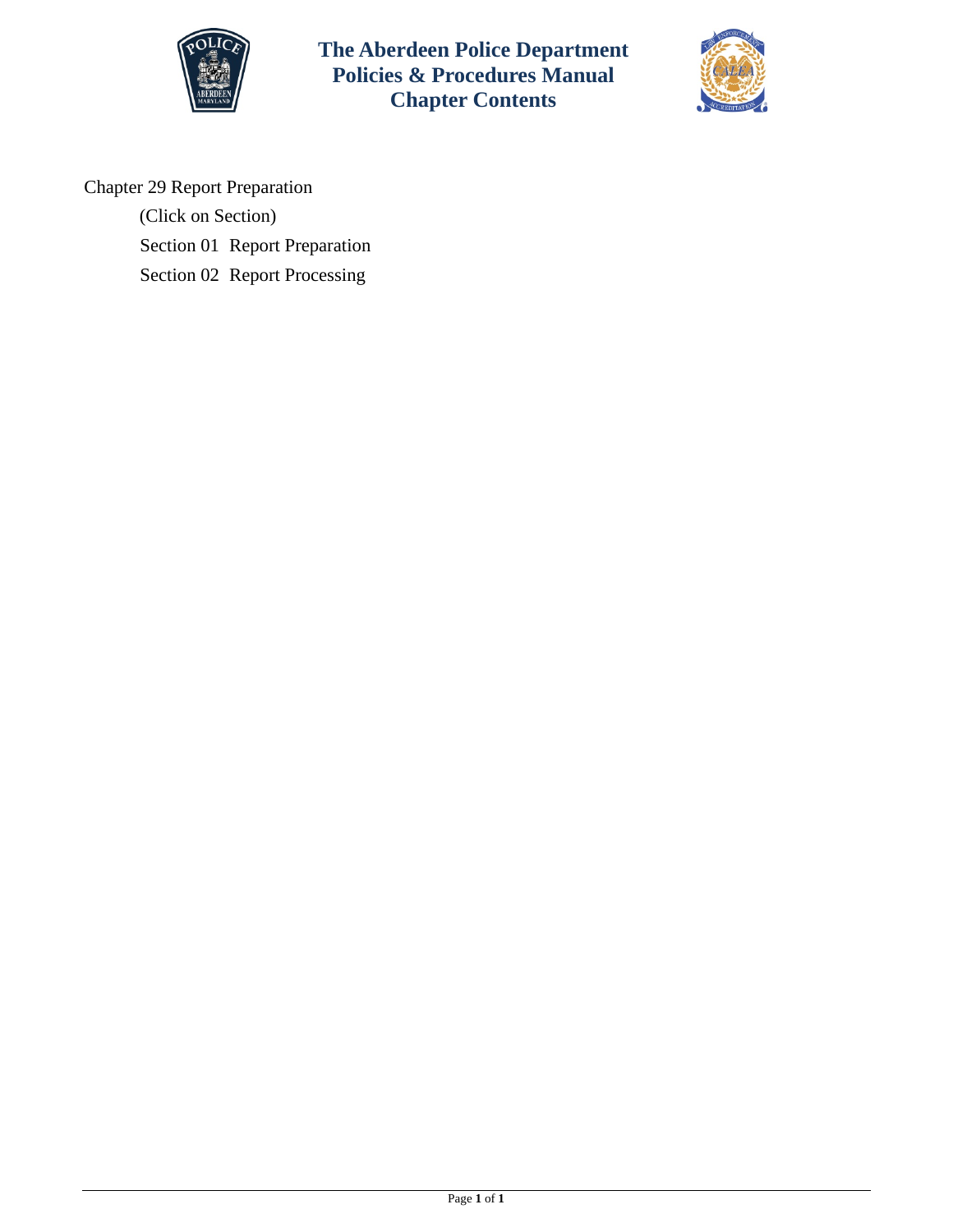



<span id="page-1-0"></span>Chapter 29 Reporting System GO 18-036, 05/02/2108 Section 01 Report Preparation Supersedes GO 18-017

# **A. Policy**

- 1. The Reporting System will be used by the Aberdeen Police Department to record primary official records of police activities and ensure that information is available to other members of this Department or to members of other agencies who may require the information for their investigations.
- 2. Incident report forms will be used, appropriately, to guide officers through the process of recording targeted details that facilitate investigations.
- 3. Crime Scene photographs, associated forms, and other incident-related documentation are included in Incident Reports.

### **B. Preparing the Report** (82.2.1c) (82.2.1d)

- 1. Instructions for completing the Incident Report are in the *Field Based Reporting User Manual*.
	- a. To access the manual:
		- 1) Open the home page of FBR; and
		- 2) Click on the "Help" icon in the upper right corner of the page.
	- b. Follow the instructions for form completion process.
- 2. The officer will prepare and complete reports on assigned, dispatched, or self-initiated (82.2.1a) (82.2.2d)
	- a. Incidents involving arrests (82.2.2e);
	- b. His/her investigation of a criminal Incident against person or property and attempts to commit any of the same, including auto theft, and other action taken in response to complaints of citizens of miscellaneous non-criminal matters or minor infractions of laws. (82.2.2b) (82.2.2d) (82.2.2a);
	- c. Non-criminal incidents such as threats, disturbances, demonstrations, or distribution of literature apparently directed against racial, religious, or ethnic groups or individuals belonging to such groups. (82.2.2d); and
	- d. Fugitive investigations when the officer becomes actively involved in taking statements, collecting and preserving evidence, or other investigative activity that is requested by the demanding jurisdiction, with the exception of routine processing.

### **C. Incident Reporting**

- 1. The assigned police officer, who conducted the preliminary investigation, will prepare the first report on one or more of the following forms: (82.2.1b)
	- a. CAD Report;
	- b. Death Investigation Report
		- 1) The Death Investigation Report (APD Form 78) assists the officer with gathering information during the initial phase of a death investigation.
			- a) It supplements the other investigative reports and is a guideline to capture relevant information regarding the death of an individual, including traffic fatalities under investigation by the Department;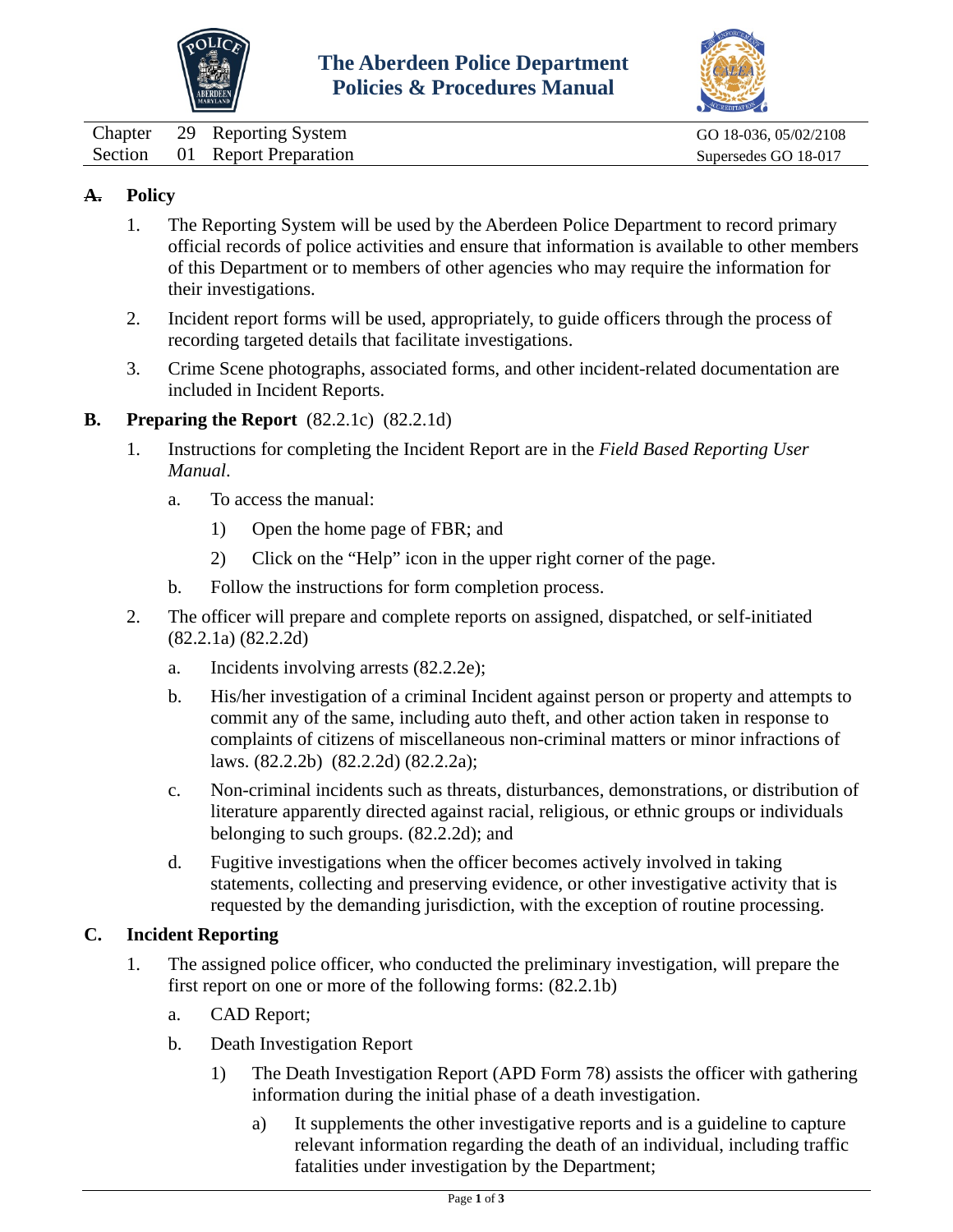



|  | Chapter 29 Reporting System   | GO 18-036, 05/02/2108 |
|--|-------------------------------|-----------------------|
|  | Section 01 Report Preparation | Supersedes GO 18-017  |

- c. Health Report Animal Bite;
- d. Juvenile Report;
- e. Missing Persons Report (MPR) records data about any incident involving missing persons, e.g., runaways, juvenile escapees and adults, who are missing under circumstances not consistent with their ordinary established habits and behavior, including but not limited to:
	- 1) Senility;
	- 2) Mentally or physically handicapped;
	- 3) Epileptic; and
	- 4) Suicidal;
- f. Motor Vehicle Accident Report The instructions for using and completing this report are contained in the *Maryland Automated Accident Reporting System Manual*;
- g. Incident Report (IR);
- h. Supplement Report/Continuation Sheet; or
- i. Vehicle Impound Form.
- 2. Incident Reports are required for
	- a. Part I Offenses; and
	- b. Industrial accidents
- 3. One Incident Report should cover combinations of incidents with one victim.
- 4. Additional reports may be required for combinations of incidents involving one victim or subject. Examples include but are not limited to:
	- a. Incident Reports may be completed on Part II Offenses and other incidents when necessary.
	- b. A disorderly conduct complaint that leads to an assault arrest.
	- c. A search incidental to that arrest may lead to a CDS violation.
	- d. A vehicle that had to be stored requires an Impound Report to cover the separate, but related activity.
	- e. Multiple missing persons, such as runaway brothers or a missing husband and wife, requires an individual Missing Person Report for each missing person.
	- f. Multiple victims may be involved in either one crime or a series of separate but contemporaneous crimes. For example:
		- 1) Numerous mailboxes within the same neighborhood vandalized during the night require an IR for each victim.

# **D. Crime Scene Photographs**

1. Officers shall upload crime scene photos and other incident-related photographs before submitting the Incident Report.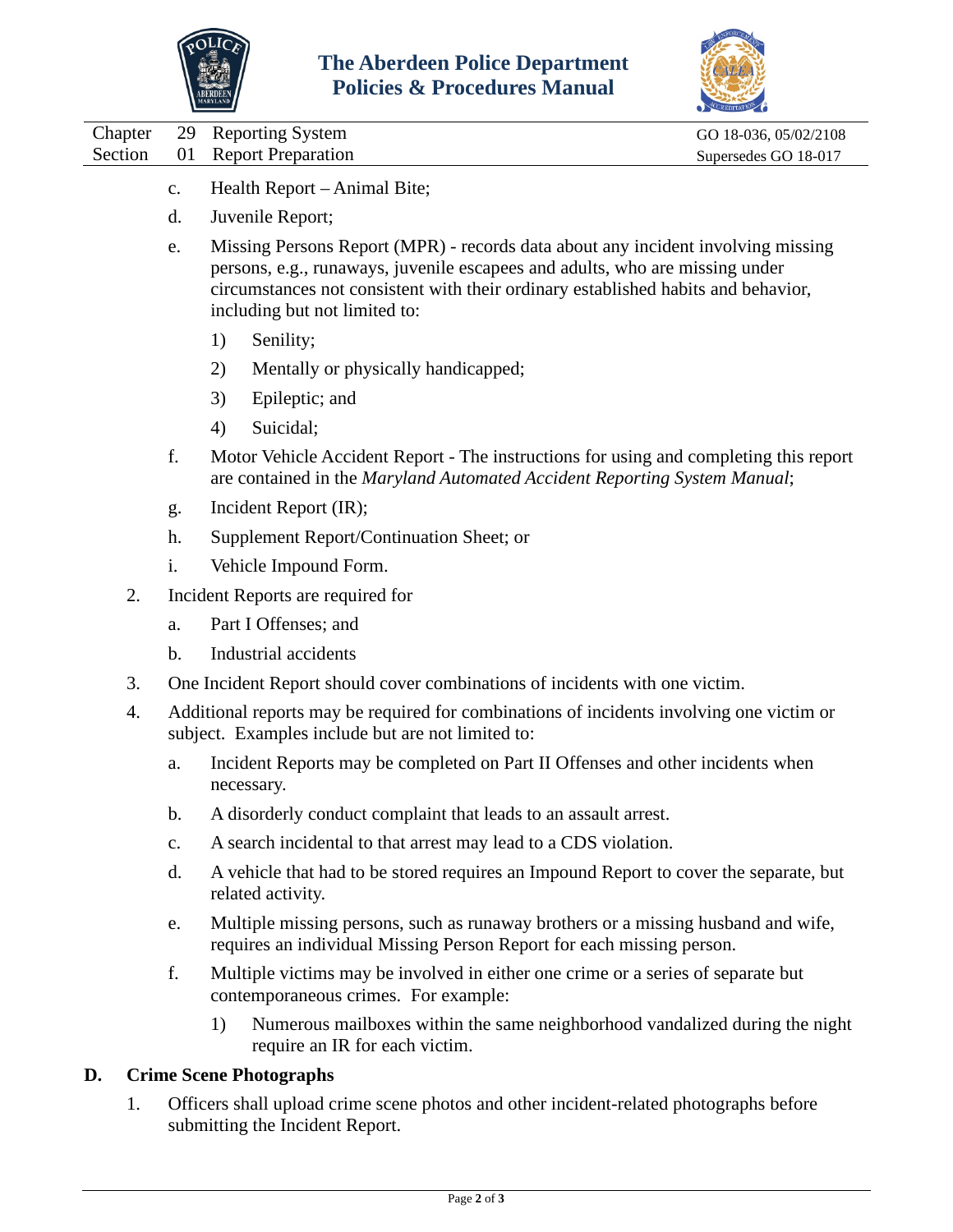



01 Report Preparation Supersedes GO 18-017

Chapter 29 Reporting System GO 18-036, 05/02/2108<br>
Section 01 Report Preparation Supersedes GO 18-017

### **E. Incident-Related Forms and Documentation**

- 1. Officers shall upload incident-related forms and other appropriate documentation before submitting the Incident Report.
- **F. 24-Hour Reports** (11.3.3)
	- 1. Supervisors shall write, and submit by email to the Chief of Police, Command Staff, and authorized personnel, a 24-hour Report about incidents whenever there may be a question about the Department's liability or heightened community interest.
	- 2. The Chief of Police may periodically define specific types of 24-Hour Reports the Chief expects to receive.

### **G. UCR Reporting** (82.1.4)

1. The Administrative Supervisor will complete and submit the monthly Uniform Crime Report (UCR) to the MSP Central Records Division-UCR Section, after review by Chief of Police.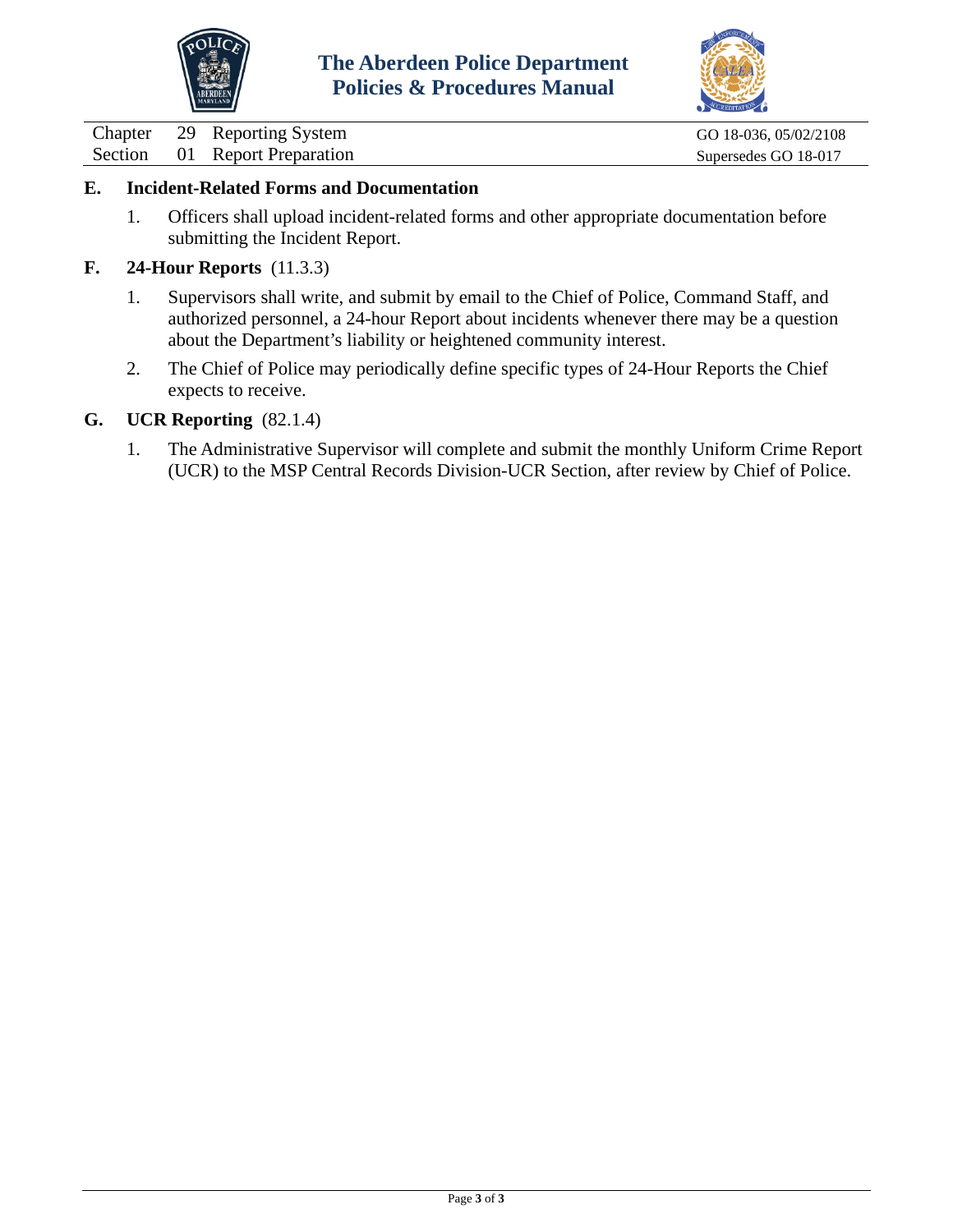



<span id="page-4-0"></span>Chapter 29 Reporting System GO 21-024, 12/15/2021 Section 02 Report Processing Supersedes GO 18-032

## **A. Policy**

- 1. This Department strives to produce complete, accurate, and timely Incident Reports and associated documentation.
- 2. Incident reports shall be reviewed and approved at each stage of the Report Processing procedure.

### **B. Procedures – Incident Reports and Accompanying Documentation**

- 1. Officers and Detectives shall submit all incident reports, supplement reports all accompanying documentation (the incident report package) to the CID Supervisor prior to the end of the officers' tour of duty during which the incident occurred. (82.2.1e)
	- a. Officers and detectives may submit an Incident Report package within 48 hours of the incident, only with the CID Supervisor's approval.
	- b. Officers and detectives shall submit any METERS/NCIC entry information to the PCO before the end of the officer's tour of duty.
- 2. Examples of accompanying documentation and reports include but are not limited to:
	- a. Supplemental Reports;
	- b. Impound Reports;
	- c. Juvenile Reports;
	- d. Missing Person Reports;
	- e. Consular Notification forms, required every time if arrestee is not a US Citizen;
	- f. Crash Reports;
	- g. DUI forms, tests, and reports;
	- h. Court documents; and
	- i. Eyewitness Identification forms.
- 3. The CID Supervisor shall review all Incident Report for the following:
	- a. Correct grammar, spelling, etc.
	- b. Correct incomplete information;
	- c. Conduct an immediate follow-up investigation, if appropriate;
	- d. Informational content;
	- e. The need for a follow-up investigation.
- 4. The CID Supervisor shall approve or send back for correction the incident reports. (82.2.1e)
	- a. Approved:
		- 1) Submit the Incident Report package to the Records Section; or
		- 2) Assign the officer or a detective to conduct an immediate follow-up investigation, if appropriate.